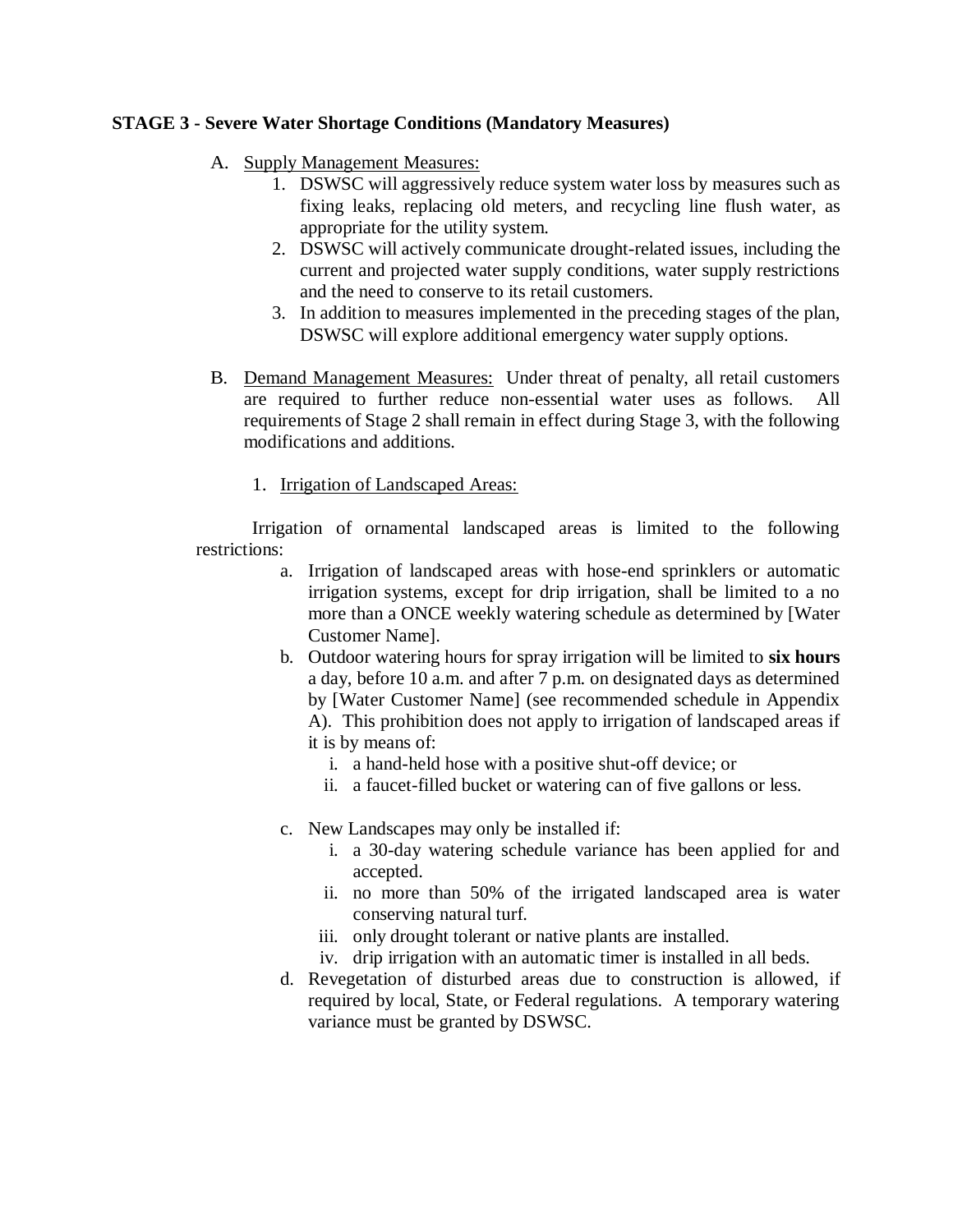## 2. Vehicle Washing:

Use of water to wash any motor vehicle, such as a motorbike, boat, trailer, or airplane is prohibited except on designated watering days between the hours of 7 a.m. and 10 a.m. and between 7 p.m. and 10 p.m. Such activity, when allowed, shall be done with a hand-held bucket or a hand-held hose equipped with a positive shutoff nozzle. A vehicle can be washed at any time at a commercial car wash facility or commercial service station that recycles its water. Further, this activity is exempt from these regulations if the health, safety, and welfare of the public are served by washing the vehicle, such as a truck used to collect garbage or used to transport food and perishables.

3. Pools:

Installation of swimming pools is prohibited except when equipped with an automatic pool cover. Public/community swimming pools may be exempt from this prohibition to maintain safe levels of water quality for human contact.

- 4. Outside Water Features:
	- a) Operation of outside water features except for ornamental fountains with a 4 inch emission or fall of water<sup>1</sup> that are recirculating, is prohibited, except where such features are used for aeration necessary to sustain aquatic life or maintain water quality. (This provision includes fountains associated with aesthetic ponds and swimming pools).
	- b) Operation of residential aesthetic or recreational devices, such as water slides, is prohibited.
	- c) Operation of outdoor misting systems at a commercial facility is prohibited except between 4 p.m. and 8 p.m.
- 5. Ponds:

Ponds used for aesthetic, amenity, and/or storm water purposes may maintain water levels only necessary to preserve the integrity of the liner and operating system and meet the LCRA Highland Lakes Ordinance or other applicable non-point source pollution regulation. DSWSC may request specific design documentation regarding a pond and the intended purpose.

6. Golf Course:

 $\overline{a}$ 

<sup>&</sup>lt;sup>1</sup> Adopted from the City of Austin's 2012 Drought Contingency Plan update, which went through an extensive public input process. This measure was proposed by the fountain industry through that process.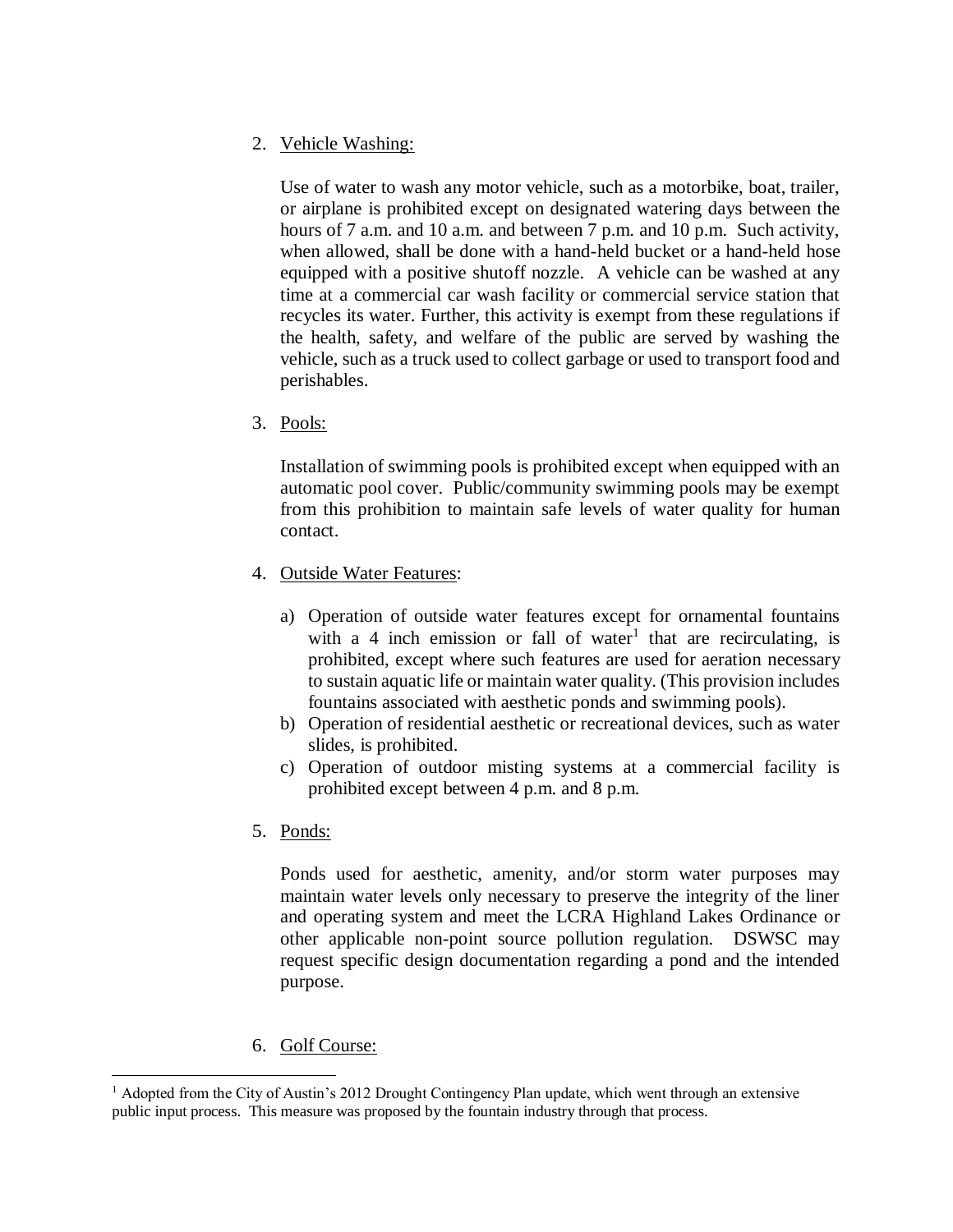Golf courses receiving any amount of treated water from a DSWSC utility must either develop a drought contingency plan in accordance with DSWSC Drought Contingency Plan and will implement its Stage 3 mandatory restrictions in conjunction with the water provider or adopt the LCRA sample golf course drought contingency plan.

7. Events:

Events involving the use of water such as: car washes; festivals; parties; water slides; and other activities involving the use of water are prohibited.

8. Recreational areas (includes municipal parks and common areas):

Irrigation of recreational areas with potable water must follow the 6-hour weekly irrigation schedule outlined in section B1 and watering of recreational areas should be prioritized by frequency of use. Unnecessary foot traffic should be discouraged. Watering using an auxiliary source such as recycled water is exempt from these restrictions.

9. Athletic fields

The DSWSC must require a variance for irrigation of athletic fields if irrigation falls outside of the normal watering schedule. Fields should only be irrigated that are being actively used for organized sports practice, competition, or exhibition events when the irrigation is necessary to protect the health and safety of the players, staff, or officials present for the athletic event.

- a) All ornamental landscape areas around facilities with athletic fields shall follow general landscape irrigation restrictions.
- 10. Water Waste

The following additional non-essential uses of water are prohibited at all times during periods in which restrictions have gone into effect.

- a) Pressure washing is prohibited but variances may be granted by DSWSC on the designated watering day for health and safety purposes only. Pressure washing equipment must be fitted with a spray nozzle that does not use more than 3.5 gallons of water per minute and has a trigger shut-off.
- 11. Fire Hydrants:

Use of water from fire hydrants shall be prohibited for landscape irrigation,